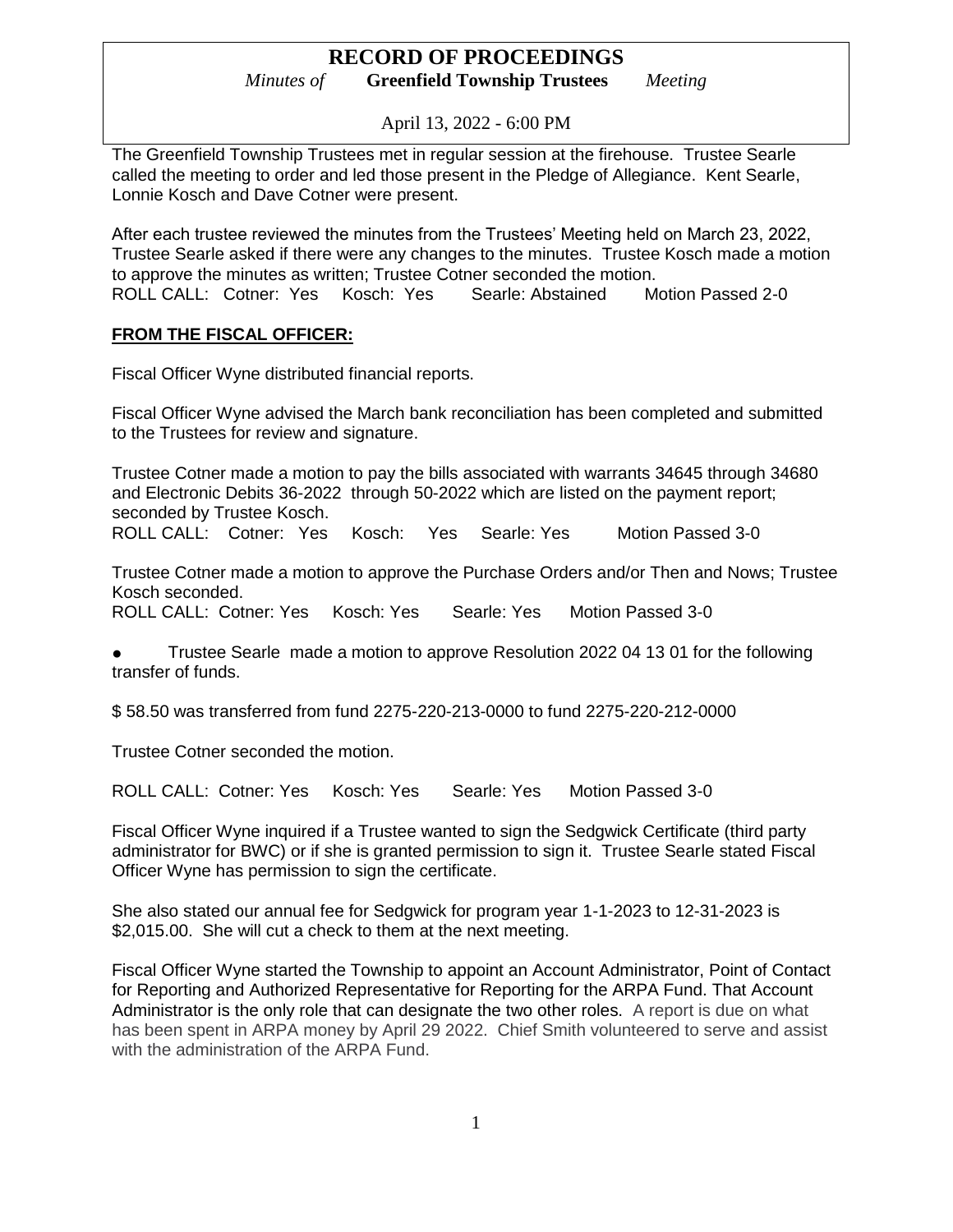April 13, 2022 - 6:00 PM

Fiscal Officer Wyne stated the Trustees to have a scheduled meeting on June 8, 2022, and advised she would not be in attendance. She asked the Trustees when they would like to have a meeting to sign the checks. After discussion, it was decided to move the Trustee Meeting to Monday, June 13, 2022 at 6:00 p.m., and keep the regularly scheduled meeting on Wednesday, June 22, 2022 at 6:00 p.m.

Fiscal Officer Wyne stated she was contacted by an employee's wife who stated that her husband would be applying for short-term disability, and was inquiring whether he is required to exhaust his leave before applying for short-term disability. She noted that the Township has a policy for short-term disability; however, they do not have a written policy on file. She contacted Bloom Township, Pleasant Township, and a representative who was formerly with Violet Township to get their experience and insight into their short-term disability policy. After discussion, Fiscal Officer Wyne suggested that she would contact an employment attorney, with the Board's permission, to receive guidance on how to move forward with this situation. Board agreed that the Township needed to contact an attorney for guidance and Dawn would schedule and advise of the date and time. It was noted that the employee will be exhausting their sick leave as of the current pay period, but has other leave balances to use in order to stay in a paid status for the next few pay periods.

Fiscal Officer Wyne stated she had been contacted by Bob Boyd regarding outstanding bills. There is now a late fee of \$28.62 being charged. The bill was received in the Road Department on March 5, 2022; however the invoice did not get submitted to her until April 11, 2022. The bills are being paid as of this meeting, which she had communicated to Bob Boyd; however, the late fee is not. After discussion, it was determined that Tom Shafer will contact Bob Boyd to inquire about having the late fee removed. If the late fee is not removed, the money will be taken from the Road Fund to pay this fee. Fiscal Officer Wyne asked Tom to email her with the outcome of his discussion with Bob Boyd.

#### **FLOOR:**

Trustee Searle asked that any other residents who wished to speak should sign the sign-in sheet at this time. In reviewing the sign-in sheet, Trustee Searle noted that many of the residents were neighbors of the Rolling Hills Storage Unit, for which updated plans had been presented by Walter Beatty at the March 23, 2022 Trustee meeting. The current zoning is Planned Rural Development. Mr. Beatty had an approved plan in 2019. Currently, he is asking to revise his development plan to include four new structures on the north end of the development. The development plans were present at the meeting. Trustee Searle asked that each presenter please state their name and address when they speak, and to keep their comments to a two to three minute timeframe.

The first presented was Don Steen of Rolling Hills Storage. Mr. Steen stated Mr. Beatty is his father-in-law; they are partners in the business, and Mr. Steen is here to represent him. He noted Mr. Beatty is on vacation; however, he had him on speaker phone so he could hear the business at the meeting, and answer any questions. Mr. Steen noted this meeting is to address the four additional buildings in the development plan.

The next presenter was Kelly Prinz, 2117 Lavender Street, Lancaster, Ohio. Ms. Prinz voiced her concerns. She stated initially there were four buildings approved; then it expanded to seven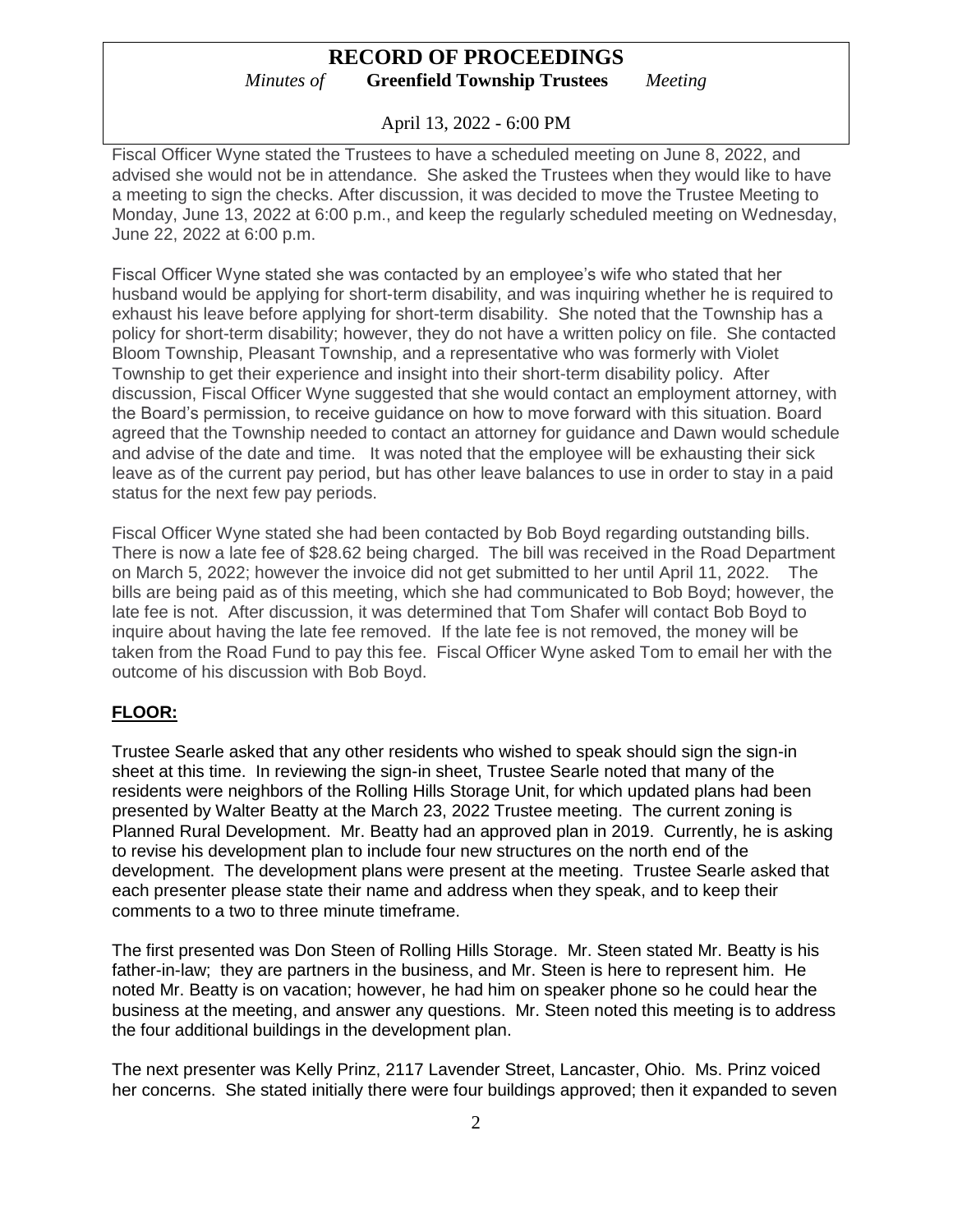April 13, 2022 - 6:00 PM

buildings. Now, four more buildings are being proposed. She is concerned the initial plans were not adhered to. Also, the concerns about traffic and safety are still an issue. She noted there are no other roads to access the facility, and stated if there is an emergency, it would be a problem. Ms. Prinz cited an issue with an explosion at the Fairfield County Fairgrounds in the past, and it was due to something being improperly stored. She is concerned this scenario could occur in the storage facility, and spread to the school or cause damage to the school.

The next presenter was Sherri Lednick, 2087 Greencrest Way, Lancaster. Ms. Lednick noted she lives directly in front of the storage facility. She expressed concerns about the property being secured properly before another phase is begun, since the property is not enclosed. She has concerns due to inappropriate activity occurring that has been observed, including people sleeping in vehicles, and also public urination. She also stated her understanding was that there would be landscaping done between the existing houses and the storage facility; however, that has not occurred.

The next presenter was Ben Elbert, 2101 Greencrest Way, Lancaster, Ohio who is also a neighbor adjacent to the property. Mr. Elbert stated when the original facility was built, he understood that there would be space where landscaping would be done so the storage buildings couldn't be seen, at least from the side. He noted the buildings are within five to eight feet of the greenspace line for his neighbor, so he didn't know if landscaping could be done or trees could be planted there. He also requested to ask Mr. Steen a question directly. He asked what would go between the current fence line and the proposed buildings? Mr. Steen responded that privacy trees can be placed there between Mr. Elbert's property and the storage property. He also noted that the facility is completely fenced off with a six-foot fence, with the opening being at the roadway. Mr. Elbert noted he had spent \$1,500 on landscaping himself, and is concerned that enough additional landscaping will be done by the storage unit owners to provide a visible barrier between the houses in the neighborhood. He also expressed his concerns with regard to property values and potential resale value, as well as safety concerns. He also noted that public urination has been observed, as well as trespassing by the storage unit customers who walked onto an adjacent property owner's property and used their water hose.

The next presenter was Kim Anderson, 1767 Cloverdale Drive. She stated she has lived in the neighborhood for over ten years. She attended the meeting the first time the storage unit facility was proposed to be built, and voiced her concerns and opposition then. She also noted the public notice sign for the current meeting was not visible to the main road, and she felt this was "very shady". She voiced her concerns about having a storage facility in a residential area, let alone expand it. It is near an elementary school, and the residential area is impacted with increased traffic, safety concerns, noise and decreased property values. The roads in the neighborhood are being used to access the facility. She went on to explain the traffic in the area due to being close to a school, as well as safety concerns.

Ms. Anderson also shared concerns from neighbors regarding the traffic and safety concerns in the neighborhood. The resident had shared on the "NextDoor" app that her children walk to school and have nearly been hit by cars when using the crosswalks, when lights were flashing for the crosswalk. The resident's husband had also observed children nearly being hit in the crosswalk with the lights flashing four days prior. Ms. Anderson reiterated that those who live in the neighborhood typically take care of the neighborhood; however, those who do not live in the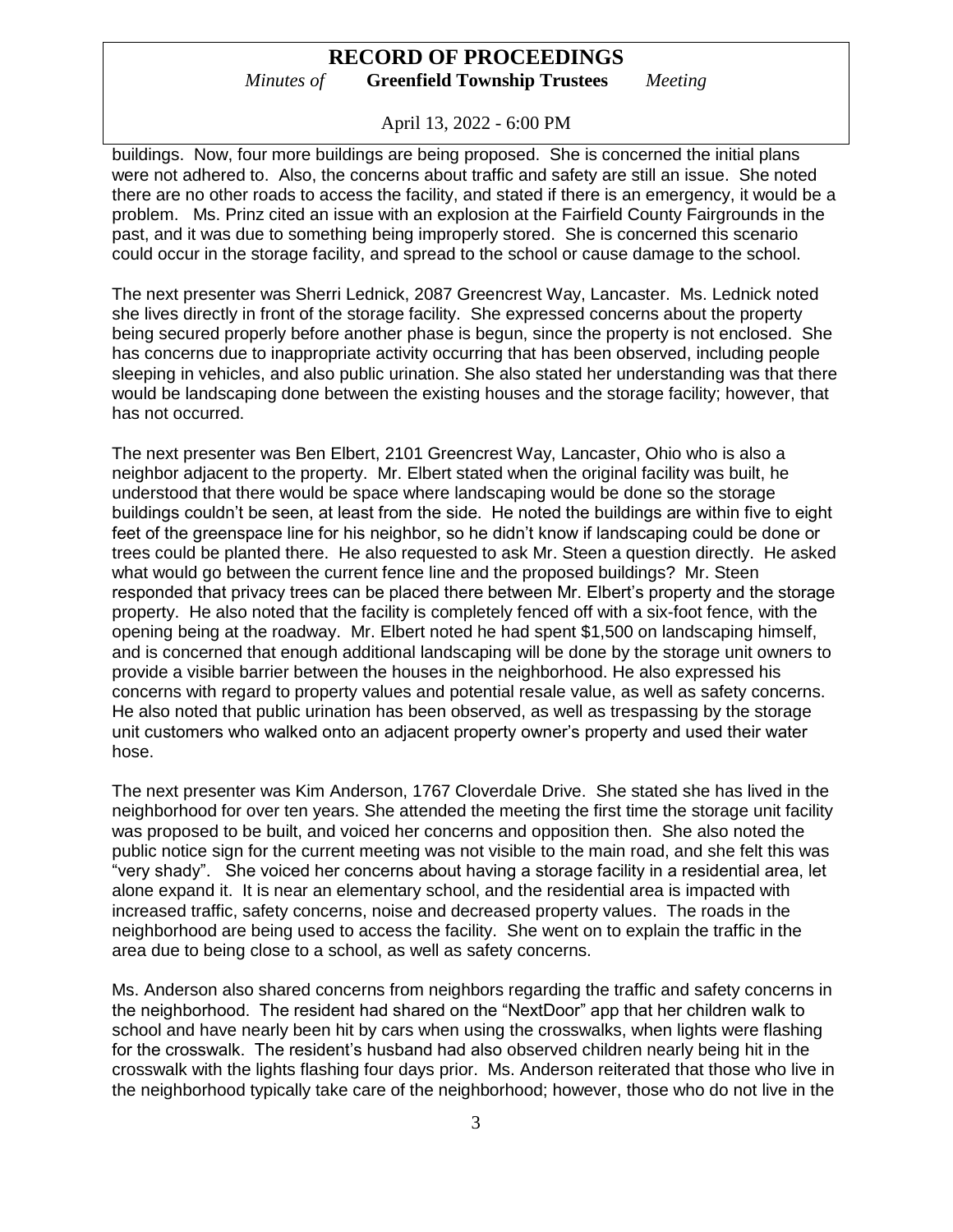April 13, 2022 - 6:00 PM

area are not concerned in the same way the residents are concerned with all of the issues cited. Other residents on the app had also expressed the same types of concerns. She requested that a separate road be put in to give access to the storage unit so the neighborhood streets no longer need to be used to access it, and she does not want any more buildings added to the storage unit facility because of the location to the residential homes and the school.

The next speaker was Eric Anderson, 1767 Cloverdale Drive. Mr. Anderson reiterated what his wife, Kim Anderson, had commented on concerning all the traffic in the neighborhood with children and residents traveling to and from the school, and the added traffic and safety concerns that are impacted by the storage unit customers. He also feels the storage unit customers have no regard for the neighborhood and the residents since they are only coming in and out of the storage facility, and do not live in the neighborhood. He feels the storage unit is a big eyesore.

Mr. Steen and Mr. Beatty responded to the traffic and safety concerns, with Mr. Steen stating he had spoken to a deputy sheriff who said the storage facility provided adequate security. He also noted once the additional buildings were built, a fence would be installed, blocking the back piece, all the way down the side, to return back to the school. Mr. Steen described the surrounding property and stated another road could not be built to access the facility. He also noted the PRB zoning was already in place for a storage facility.

Trustee Kosch asked if the plans will show what type of fencing will be installed, and also for a barrier/landscaping. Trustee Cotner also stated he would like to see plans for a buffer zone, which he had commented to Mr. Beatty at the last meeting. He would like to have it include the spacing, what type of trees will be planted, etc. Mr. Steen stated this information can be included on the plans, and will also be in the meeting minutes.

Trustee Kosch expressed concern over the fire engines having access and being able to drive and maneuver through the property. Chief Smith explained there is only ten feet between the fence and the buildings on the south side perimeter, and in order for the engine rescue to be able to maneuver/turn around, they would need more room. Otherwise, they would have to back out of the property.

A resident raised the issue of whether an additional access road was ever discussed as part of the original development plan. Trustee Searle stated it was not. He also raised the issue of the township setback requirements, as well as noting the original development plan was for four buildings, not seven. He also stated the plan was approved by Fairfield County, not by the Township, nor by the RPC. He expressed his concerns about the needed landscaping/barriers, as well as the setbacks.

Trustee Kosch made a motion and Trustee Searle seconded the motion to table the Rolling Hills Storage plans issue until the next Trustee Meeting on Wednesday, April 23, 2022 at 6 p.m. in order to review updated and revised plans, based upon the recommendations and requirements stated.

ROLL CALL: Cotner: Yes Kosch: Yes Searle: Yes Motion Passed 3-0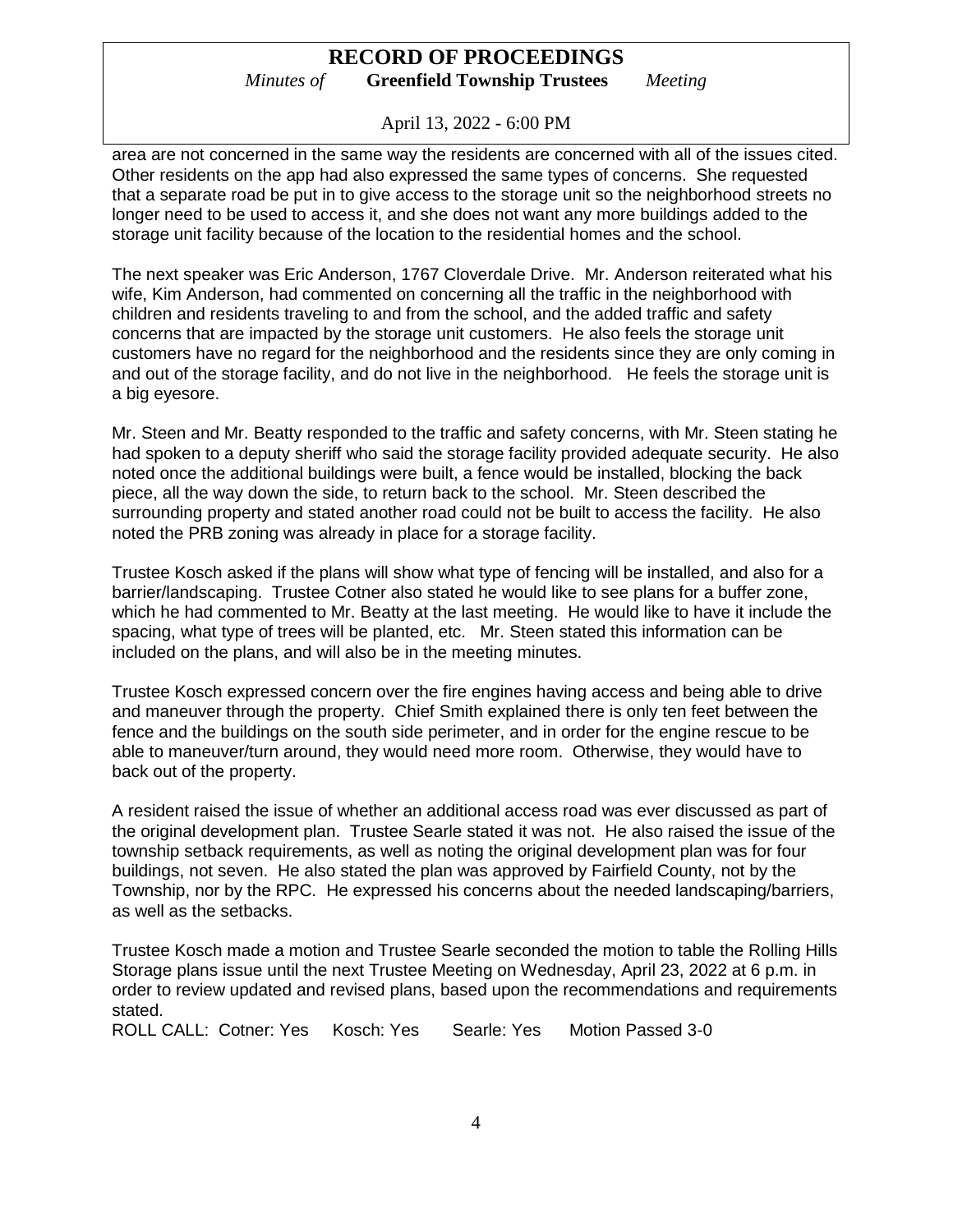April 13, 2022 - 6:00 PM

At this time, Trustee Searle recognized the Fairfield County Sheriff's Deputy in attendance. He did not have any business to bring to the attention of the Trustees, but did offer to help at any time in the future. Appreciation was expressed for service and attendance at the meeting.

### **ZONING DEPARTMENT BUSINESS:**

Caitlin Barbee, Zoning Inspector, presented the following items:

**Resolution - Junk Cars on Lancaster-Kirkersville Road:** Ms. Barbee presented this resolution which was patterned after the resolution that Julie of Brosious had prepared; same parcel number Pictures of the cars will be attached. There are six vehicles. A letter was sent to the property owner dated March 17, 2022, giving him seven days to take action with the junk cars, and nothing has been done. Ms. Barbee noted she will ask Julie to review this one more time, as it is her first junk car process. She asked for a motion, reading the resolution in part as follows: "Resolution 2022 04 13 03 - Resolution regarding six motor vehicles located at 3449 Lancaster-Kirkersville Road NW, in Greenfield Township, Fairfield County, Ohio to be junk motor vehicles, and ordering removal pursuant to Ohio Revised Code 505.871. In summary, six vehicles described to the best of my ability". Again, this was the resolution that Julie had drafted for a previous issue. Trustee Searle asked if this is dealing with one parcel? Caitlin stated this includes two parcels. Discussion continued regarding the fact that there are four parcels in total; however, the current two parcels in question are road frontage parcels. She noted she has had no communication from the tenant or the landlord in this situation.

Trustee Searle made a motion to approve Resolution 2022 04 13 04 which states:

**WHEREAS,** the Greenfield Township Board of Trustees (the "Board") has found that six motor vehicles located at 3449 Lancaster-Kirkersville Road Northwest (the "Junk Motor Vehicles") are three model years or older, apparently inoperable, and extensively damaged and otherwise individually constitute a junk motor vehicle pursuant to Sections 505.871 and 505.173; and

**WHEREAS,** pursuant to Section 505.871 of the Ohio Revised Code, the Board is authorized to determine that a motor vehicle located on private property is a junk motor vehicle and notify and order the property owner to remove any such junk motor vehicle within fourteen (14) days after the receipt of notice, and if the property owner fails to remove the junk motor vehicle or to make arrangements for the removal within the allotted time period, the Board may proceed to remove the junk motor vehicle and enter the cost of such removal upon the tax duplicate for the property; and

**WHEREAS,** it is in the best interests of Greenfield Township (the "Township") and its residents to proceed under Section 505.871 of the Ohio Revised Code in order to remove, or have removed, the Junk Motor Vehicles from the property.

**NOW THEREFORE**, be it resolved by the Board of Trustees of Greenfield Township, Fairfield County, Ohio, (the "Board") that the following Resolution be, and it hereby is, adopted: Section 1. The Board hereby determines the Junk Motor Vehicles located at 3449 Lancaster-Kirkersville Road Northwest (Fairfield County Parcel ID Numbers 0130079800 and 013007990) (the "Property"), meeting the following general descriptions:

1) A two door, black Chevrolet S10 truck (no front license plate) as shown in the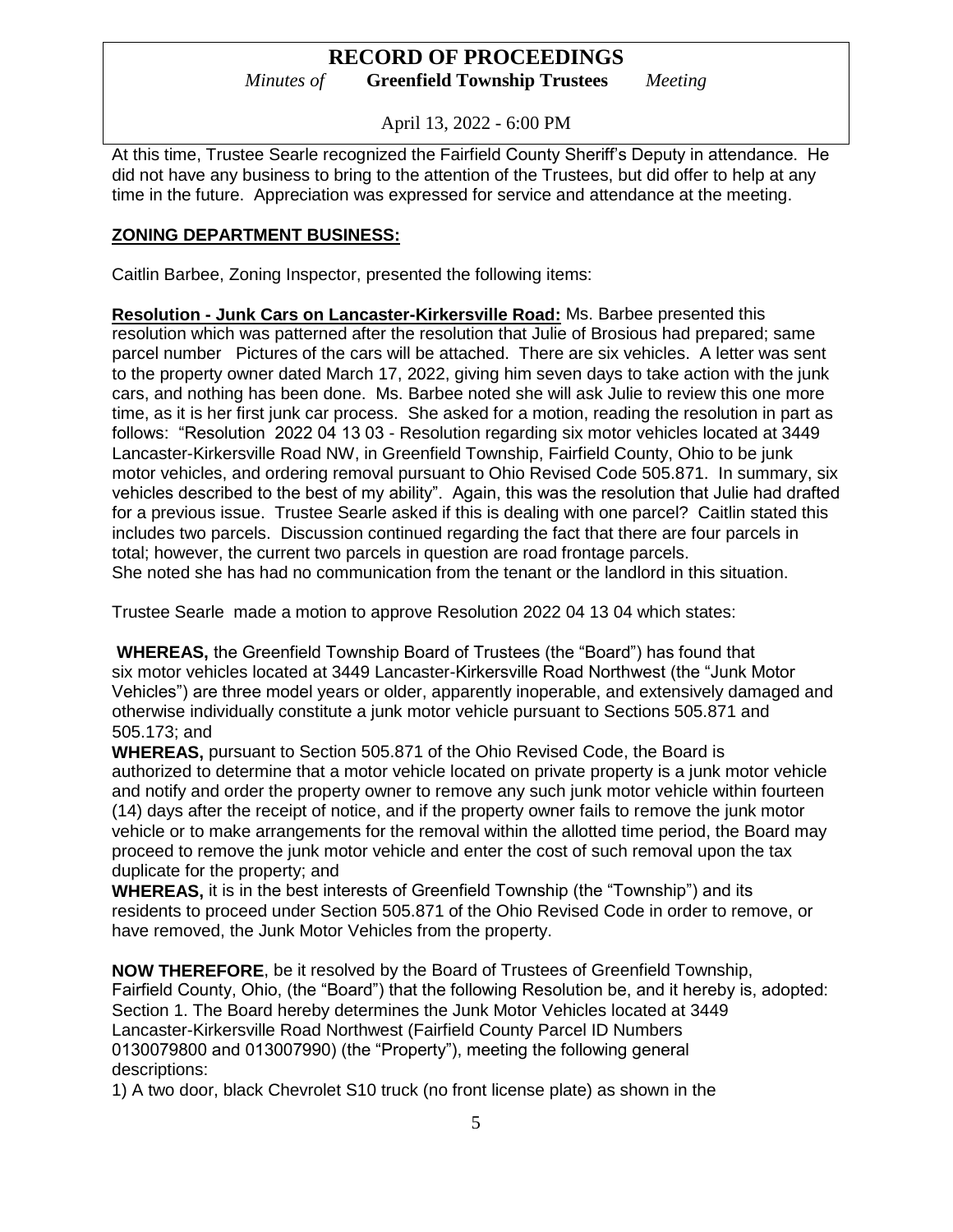# **RECORD OF PROCEEDINGS**

*Minutes of* **Greenfield Township Trustees** *Meeting*

April 13, 2022 - 6:00 PM

photos attached hereto as Attachment A and incorporated herein by this reference; 2) A two door, light blue and white GMC truck with cap (no front license plate) as shown in the photos attached hereto as Attachment B and incorporated herein by this reference;

3) A four door, dark blue Jeep Liberty (no rear license plate) as shown in the photos attached hereto as Attachment C and incorporated herein by this reference;

4) A four door, dark green Toyota Rav 4 (no rear license plate) as shown in the photos attached hereto as Attachment D and incorporated herein by this reference; 5) A four door, black Mazda (license plate unascertainable) as shown in the photos attached hereto as Attachment E and incorporated herein by this reference;

6) A white Chevrolet Starcraft van (rear temporary license plate C992456) as shown in the photos attached hereto as Attachment F and incorporated herein by this reference;

to be three model years or older, apparently inoperable, and extensively damaged and otherwise individually constituting a junk motor vehicle pursuant to Sections 505.871 and 505.173 of the Ohio Revised Code.

Section 2. The Board orders the record property owner(s) of the Property to remove the Junk Motor Vehicles or make arrangements for the removal within fourteen (14) days after receipt of notice prescribed pursuant to the provisions of Section 505.871 of the Ohio Revised Code;

Section 3. The Board authorizes the Zoning Inspector to obtain a title search for the Property, and to notify the record owner(s) and lienholders of the Property as provided in the provisions of Section 505.871 of the Ohio Revised Code;

Section 4. If the record property owner does not remove the Junk Motor Vehicles or make arrangements for removal within fourteen (14) days from the receipt of notice hereof, the Board is authorized to order Township employees, materials, and equipment to be used to remove the Junk Motor Vehicles or to enter into a contract with a motor vehicle salvage dealer or scrap metal processing facility, as defined in Sections 4738.01 and 4737.05 of the Ohio Revised Code, for removal of the Junk Motor Vehicles, and all costs and expenses so incurred shall, when approved by the Board, be paid out of the unappropriated monies in the general fund;

Section 5. The Board hereby directs the Fiscal Officer to certify any and all costs and expenses that the Township incurs in the removal of the Junk Motor Vehicles and a general description of the Property to the Auditor of Fairfield County, Ohio, for entry upon the tax duplicate as a lien upon the Property and for collection and reimbursement of the Township's general fund as provided in Section 505.871 of the Ohio Revised Code, and execute any and all affidavits and/or other documents as needed pursuant to the provisions of Section 505.871 of the Ohio Revised Code.

Section 6. This Board finds and determines that all formal actions of this Board concerning and relating to the passage of this Resolution were taken in open meetings of this Board, and that all deliberations of this Board that resulted in formal actions were taken in meetings open to the public, in compliance with all legal requirements, including but not limited to, Ohio Revised Code Section 121.22, except as otherwise permitted thereby.

This Resolution shall take effect at the earliest time allowed by law.

Trustee Cotner seconded the motion.

ROLL CALL: Cotner: Yes Kosch: Yes Searle: Yes Motion Passed 3-0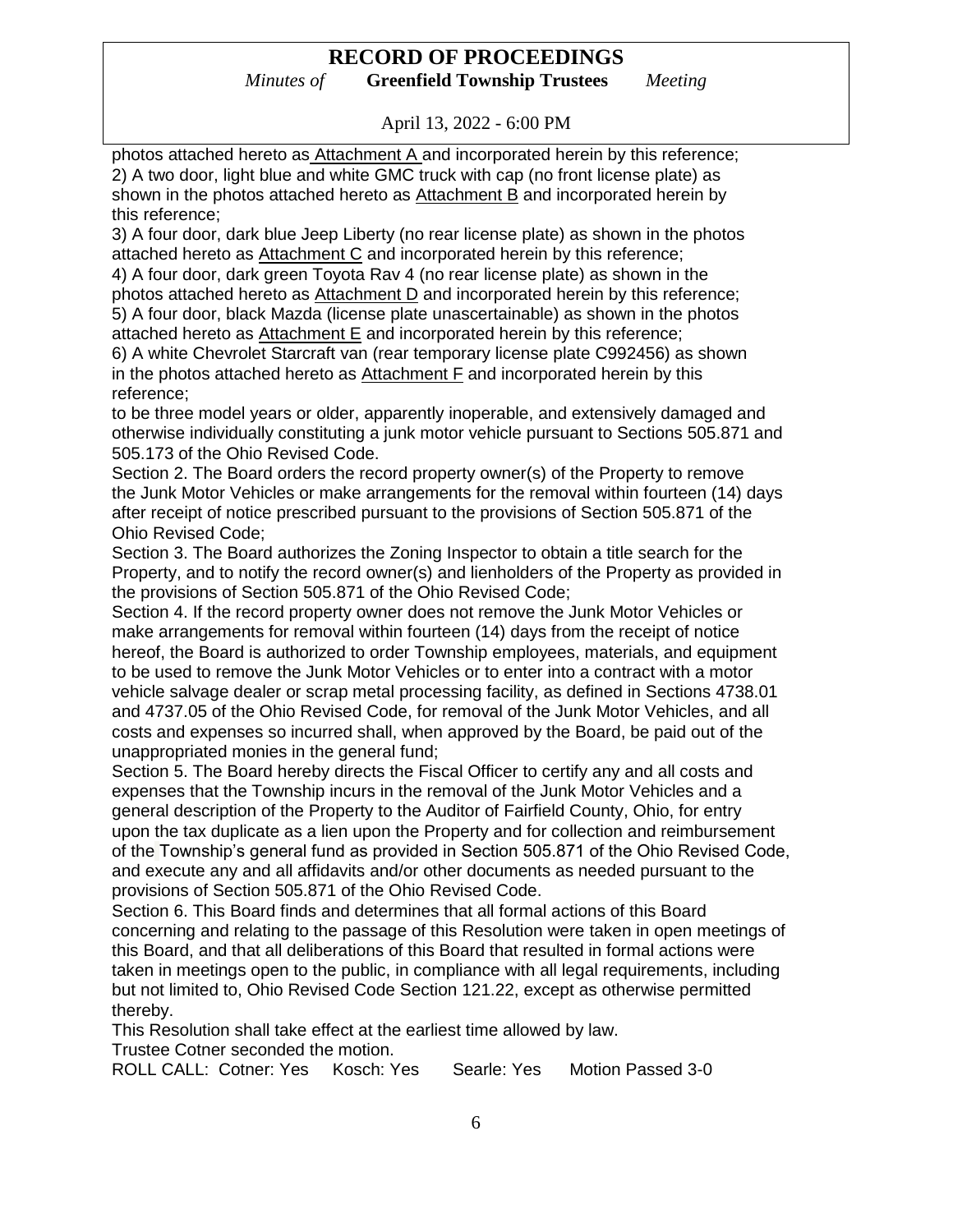# **RECORD OF PROCEEDINGS**

*Minutes of* **Greenfield Township Trustees** *Meeting*

April 13, 2022 - 6:00 PM

Caitlin also noted that a title search will need to be done prior to moving the cars; this is part of the ORC.

**Pleasantville Road:** Caitlin referenced this issue at 761 Pleasantville Road, where the neighbor of the property was in attendance at the last Trustee meeting.

**\*Floor:** At this time, Mr. Joe Malone, 4998 Lithopolis Road, asked to be recognized from the floor as a point of order to bring his business to the Board.

He first gave kudos on the preparation of the Trustees Meeting Minutes, as he reads the information on-line and is typically unable to attend the meetings in person.

He then asked what the Trustees are going to do to ensure that the fire levy gets approved. Discussion continued as to whether it is allowable for Trustees to go into the community and knock on doors to speak with the residents. Mr. Malone feels that it is allowable.

He also asked about what the Board is doing about the seven dams in the township and whether any of the American Rescue Plan Funds are going to be used to do any repair, etc. Trustee Searle pointed out that the Hunter's Run Conservancy, in coordination with Fairfield County, are the entities who are overseeing the maintenance and repair of the dams. He noted members of the Hunter's Run Conservancy District had been to a Trustee meeting last year and spoke to the Board, and Mr. Malone was aware of this. Trustee Searle noted Fairfield County was receiving a few million dollars of ARP funds, where the Township is receiving a little more than a half-million dollars, and those funds have been earmarked for other items, such as the new medic for the fire department, and road repairs. Discussion regarding the dams continued, and Trustee Searle stated he would send Mr. Malone the information he has regarding those plans.

**Pleasantville Road - continued:** Caitlin also has pictures of all the items that are being stored on the property, as well as the building that has been built within the last few months without a permit. When she spoke with Julie of Brosious, she found out the vegetation resolution used for the Fisher property can be used in this situation, as well. A letter has been sent to the property owner, and nothing has been done about all the items. After discussion, it was determined to proceed with sending a zoning violation letter, and include the building in question as well as the excess items/vegetation.

**Shipping Containers as Accessory Buildings:** It was noted there is currently nothing in the Greenfield Township Zoning Book that speaks to these containers being used as accessory buildings. Caitlin had spoken with Liberty Township; they issue a one-year permit with the intent that the containers are temporary. Bloom Township charges a fee of \$150 for a Miscellaneous Fee, and we have been doing the same. Trustee Cotner recommended that the issue go to the Zoning Commission for their input and decision, and the other Trustees concurred.

**Reserve at Farms Creek - New Plans:** There is a Technical Review Commission meeting at the RPC on Monday, April 18, 2022 which Caitlin plans to attend. This will include the Reserve as well as the new Election House subdivision. Caitlin has the draft drawings in her office. The Election House plans are in sketch form at this point. She's hoping the developers will be there with updated information.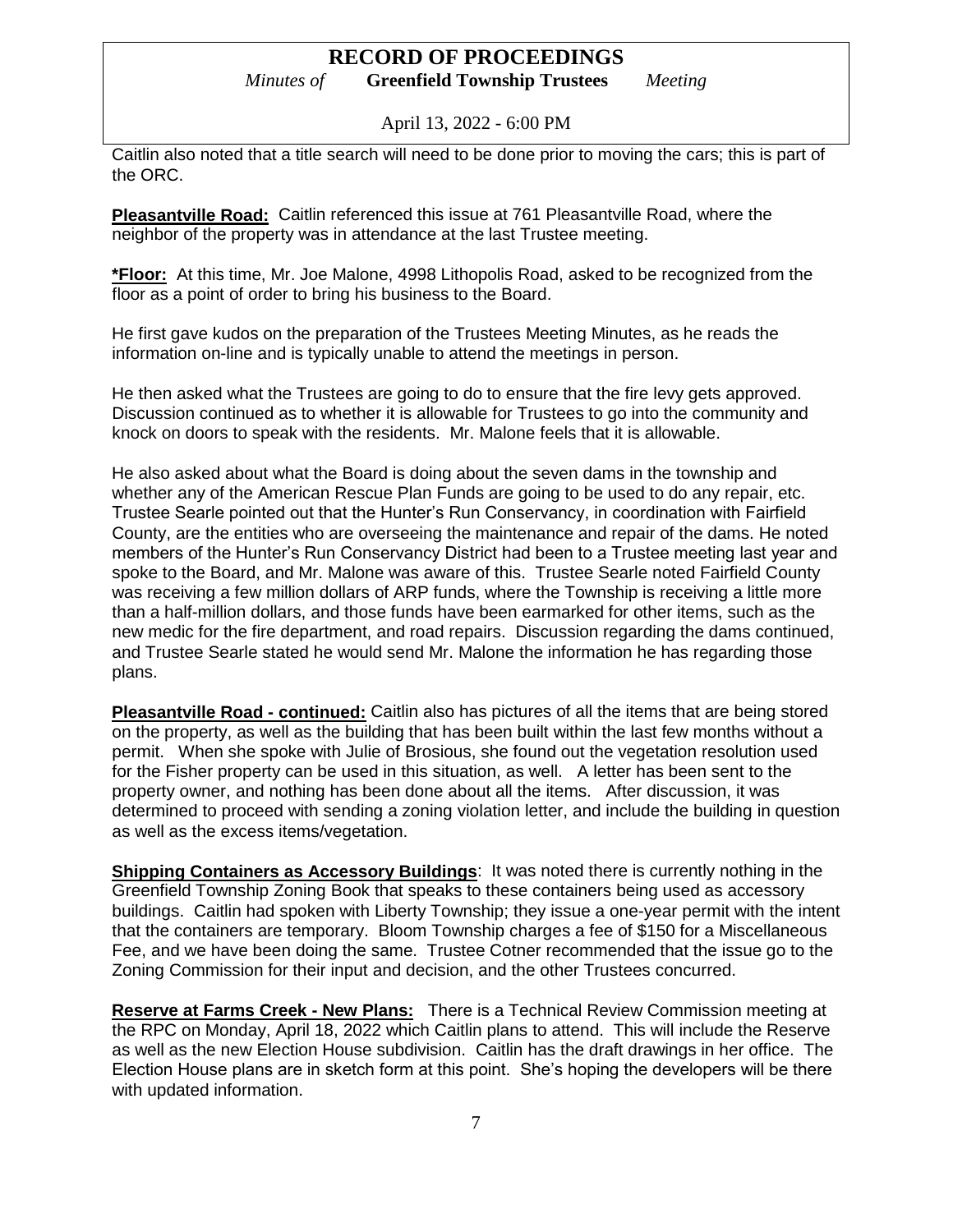April 13, 2022 - 6:00 PM

**iWorQ ZoningSoftware Renewal:** The renewal date for this software is coming up. Caitlin has had Zoom calls with the company to continue to show her how to use this software. She recommends the Township pay the renewal fee to keep the software, as it is cloud-based and she has been working on inputting all the zoning information since she started working as Zoning Inspector so it will all be in one place. She noted most zoning offices use this software. Trustee Cotner made a motion to allow \$1,900 to be spent to renew the iWorQ zoning software; Trustee Kosch seconded the motion.

ROLL CALL: Cotner: Yes Kosch: Yes Searle: Yes Motion Passed 3-0

Trustee Cotner noted he had not spoken with Mrs. Fisher at this point.

**ROAD AND CEMETERY DEPARTMENT BUSINESS:** Tom Shafer, Road & Cemetery Superintendent, presented the following items:

**Land to be Deeded to the Township:** Mr. Shafer stated he had been contacted by a family in the township who had asked him to bring this issue to the Board. They own 273 acres of land that they wish to deed to the township upon their death. They want it to stay in the township, not be sold, and preserved for a park-like setting and/or farmland. Discussion continued with Fiscal Officer Wyne stating that the township would need to meet with the prosecutor's office on this issue to determine how to move forward. It was also noted that the family should take steps while they are living to make these arrangements, and legally put their wishes into place. A resident from the floor stated that another Greenfield Township resident had willed a portion of his land to the city of Lancaster to be used for park land. This land was in Greenfield Township until the city of Lancaster annexed it. Trustee Searle stated he would contact the Prosecutor's Office to discuss the current matter, and give a report at the next meeting.

**ODOT Salt Resolution:** Tom stated he has already submitted the bid to the state of Ohio for 450 tons of salt. Trustee Searle confirmed that it had not been paid for yet, and stated it would be taken care of at this meeting.

**Road Employee:** Tom reported the earliest estimated return to work date for the full-time employee is the end of May.

**Summer Paving Work/Bid Process:** Tom reported that Eric McCrady of Fairfield County has all the paperwork, mix designs and specifications, and is currently working on these. Violet Township and Fairfield County recently had a bid opening for summer paving work for hot mix asphalt, and the cost ranged from \$83 - \$90+ a ton. Eric stressed that Violet's price was higher due to the type of work that is being completed. He noted that the prices are higher due to the increasing prices of crude oil, etc. Tom said he expects to have it done within the next two weeks, and Tom will keep the Board updated as he receives the information. Fiscal Officer Wyne asked what the Township's part in the process will be in terms of paperwork, advertising, etc. Tom stated Eric said they are handling all of it, i.e. the bid tabs, the advertising, the bid opening and closing - with a representative from the Township to be at the bid closing. Discussion continued concerning how the Township bills will get paid, who will review them for accuracy of services rendered, supplies, etc. Tom stated that he will be heavily involved in the process, collecting tickets, etc. to confirm this information.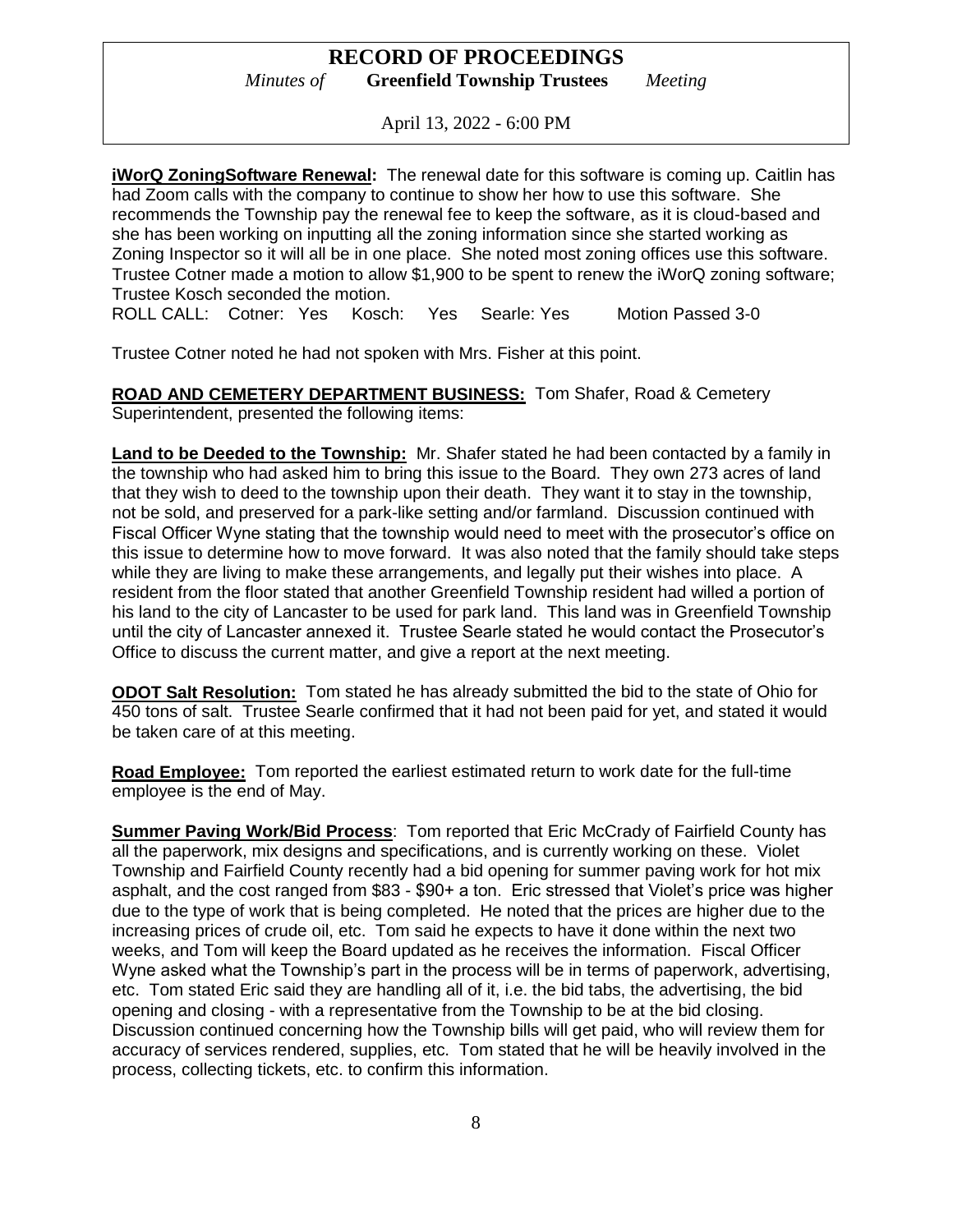April 13, 2022 - 6:00 PM

Discussion continued regarding where the funding will come from for all the projects totally approximately \$500,000+. Tom had provided the numbers from the various funds, which included ARP funds, at the last meeting. Fiscal Officer Wyne is still concerned about the funding. She noted the Road funds as 2191, 2011, 2031 and 2092. It was agreed the bid process will move forward and it will be determined which funds will be used, and what Township funds may be needed. Fiscal Officer Wyne asked Tom to provide the breakdown of funds to her in writing.

Trustee Kosch made a motion for Tom to proceed with the bid process for the projects that the county is going to oversee. Trustee Cotner seconded the motion. ROLL CALL: Cotner: Yes Kosch: Yes Searle: Yes Motion Passed 3-0

**Road Department Bills:** The following bills were reviewed and approved individually due to the amount of each:

- \$2,680 cold mix for additional cold mix for road patching.
- \$1,554 Banish Weed Killer for guardrails and fencerows
- \$1,546 Ranger Broadleaf Weedkiller

Trustee Searle moved to spend up to \$2,700.00 for cold mix for road patching. The vendor is SC Construction and Materials. Trustee Cotner seconded the motion. ROLL CALL: Cotner: Yes Kosch: Yes Searle: Yes Motion Passed 3-0

Trustee Searle moved to spend up to \$1,600.00 for Banish Weed Killer for guardrails and fencerows. Resources Unlimited is the vendor. Trustee Cotner seconded the motion. ROLL CALL: Cotner: Yes Kosch: Yes Searle: Yes Motion Passed 3-0

Trustee Searle moved to spend up to \$1,600.00 for Ranger Broadleaf Weed Killer for cemeteries and right-of-ways. Resources Unlimited is the vendor. Trustee Kosch seconded the motion.

ROLL CALL: Cotner: Yes Kosch: Yes Searle: Yes Motion Passed 3-0

Trustee Kosch asked if anything had been done in Woodland Heights to address the clean-up needed in ditches and with the brush. This was presented by a resident at the last meeting. Tom stated it had not. A lengthy discussion ensued regarding the need for full-time and parttime help to complete all the projects that need to be done over the course of the next several months. This is especially important due to being down a full-time employee, with the earliest estimated date for return to work in six weeks. The need for a class B CDL was also discussed for any new hires. Trustee Kosch stated he was willing to assist with the patching. He noted the cattails and potholes in Greenfield Estates that need to be addressed, in addition to preparation for the road work to be done, mowing cemeteries, and pouring footers in cemeteries prior to Memorial Day. There have been ads placed in the past to try to hire additional workers, but there weren't any applicants.

Discussion continued regarding the hourly rate for these positions. Trustee Cotner stated he knew of someone who was obtaining their CDL who may be interested in part-time work only. Trustee Kosch stated he would contact the vocational school to find out if there were any eligible students who could help with cutting grass in cemeteries, which would be a non-CDL position. This could potentially free-up Doug Hughes to assist Tom and drive other equipment,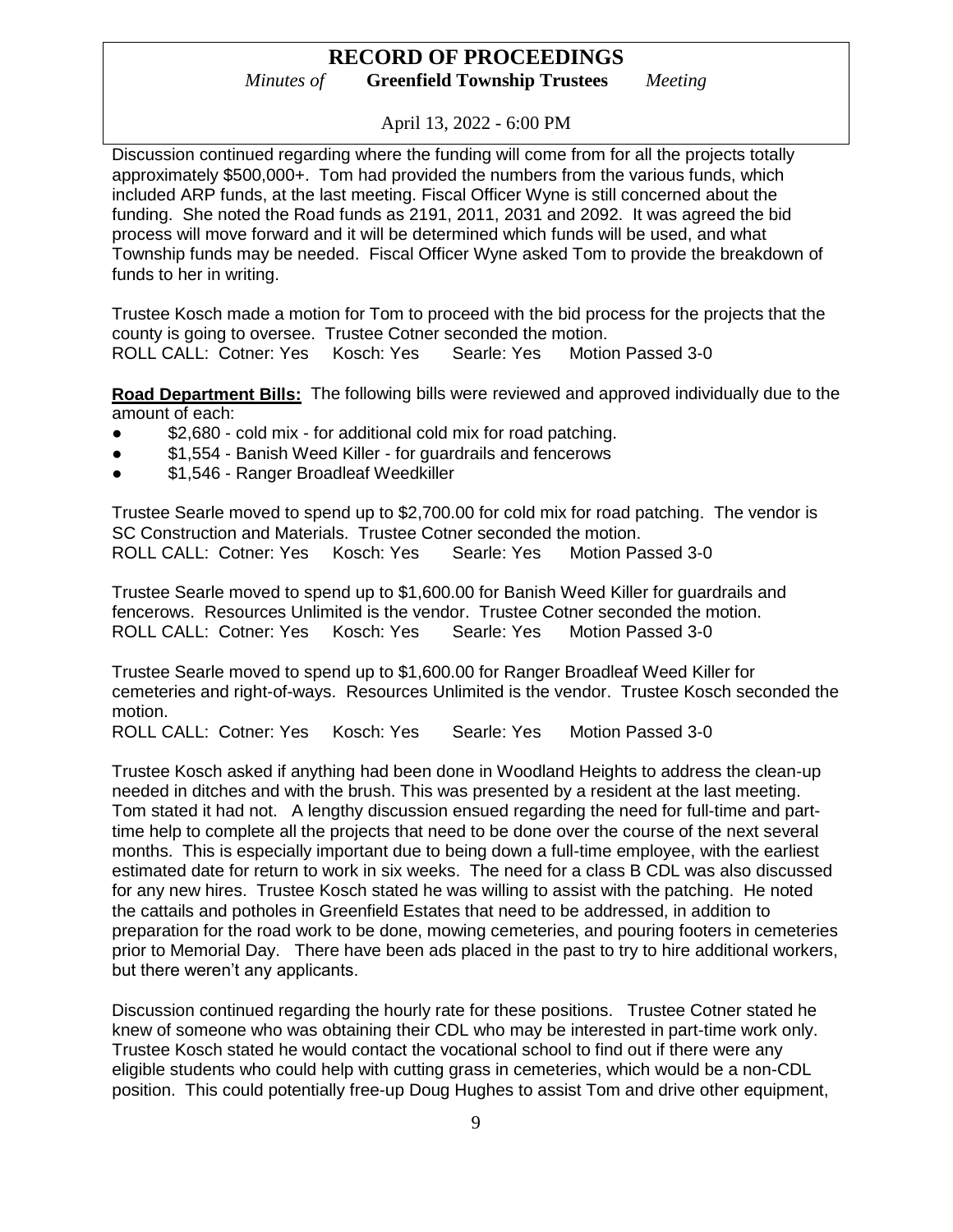April 13, 2022 - 6:00 PM

as needed. Trustee Searle stated he would write an ad for the Road Department position(s), with Tom giving him the necessary information regarding duties and requirements. Fiscal Officer said she would assist with getting the ad prepared and placed. Trustee Cotner recommended that the position be advertised at \$25/hour, working up to 29 hours per week.

Trustee Kosch asked if the computer issues had been resolved. Tom stated they have not; the IT consultant needs to be contacted.

**FIRE DEPARTMENT BUSINESS**: Chief Brad Smith presented the following items:

### **Community Involvement:**

❖ **Easter Egg Hunt:** This event was held at Shalom United Methodist Church on Sunday, April 10, 2022.

❖ **Active Aggressor Training:** This training was conducted at the Career Center on Tuesday, April 12, 2022. The AreaVac Medical Helicopter, the Sheriff's Office, Basil Joint Fire District, and the EMA were all involved to assist with this training.

**Part-Time New Hires - EMT-Basic/Firefighter:** Chief Smith brought these two individuals to be considered for part-time hire upon successful completion of background check and physical: Kaleb Holland and Chase Moeller. Both of these individuals are in medic school through Grant. Discussion continued concerning removing the part-time employees who are currently not working from the payroll, in order to hire the new part-time employees. Trustee Searle made a motion to hire Kaleb Holland and Chase Moeller as part-time employees, pending background checks and physical results. Trustee Cotner seconded the motion. ROLL CALL: Cotner: Yes Kosch: Yes Searle: Yes Motion Passed 3-0

**Garage Door Repair:** Chief Smith reported he is waiting on additional estimates for repair of the garage door that came down suddenly. He has gotten estimates from some door companies as follows: If only replacing the panels that buckled, it will be approximately \$3,500. For replacement of the entire door, it will be approximately \$6,300. He is waiting on estimates/numbers from Atwood Door and Schoff Door.

**Station Generator Replacement:** The station back-up generator (1995-1996 model) is no longer working, has become obsolete and needs to be replaced. From the two estimates received thus far, Lines Electric and Buckeye Power Sales, the replacement cost is in the range of \$30,000 to \$40,000. Both of them recommend a Kohler model. Discussion continued with Trustee Searle emphasizing that a vendor needs to be chosen by the next meeting. Chief Smth confirmed there are capital funds available for this purchase. Trustees will make a decision on the vendor based on the three bids obtained.

**Medic 561:** The Medic was repaired and returned to the station; however, in testing it out, there were issues with the siren and the MARCS radio. Captain Spires will be looking into it and checking with the mechanic who worked on it. It remains out of service at this time.

**Medic 562:** The medic was towed on April 8, 2022, the station got it back; however, another issue was discovered yesterday. It is back at Midwest for a starter. It should be back tomorrow. Basil Joint Fire District's medic is running as the first out.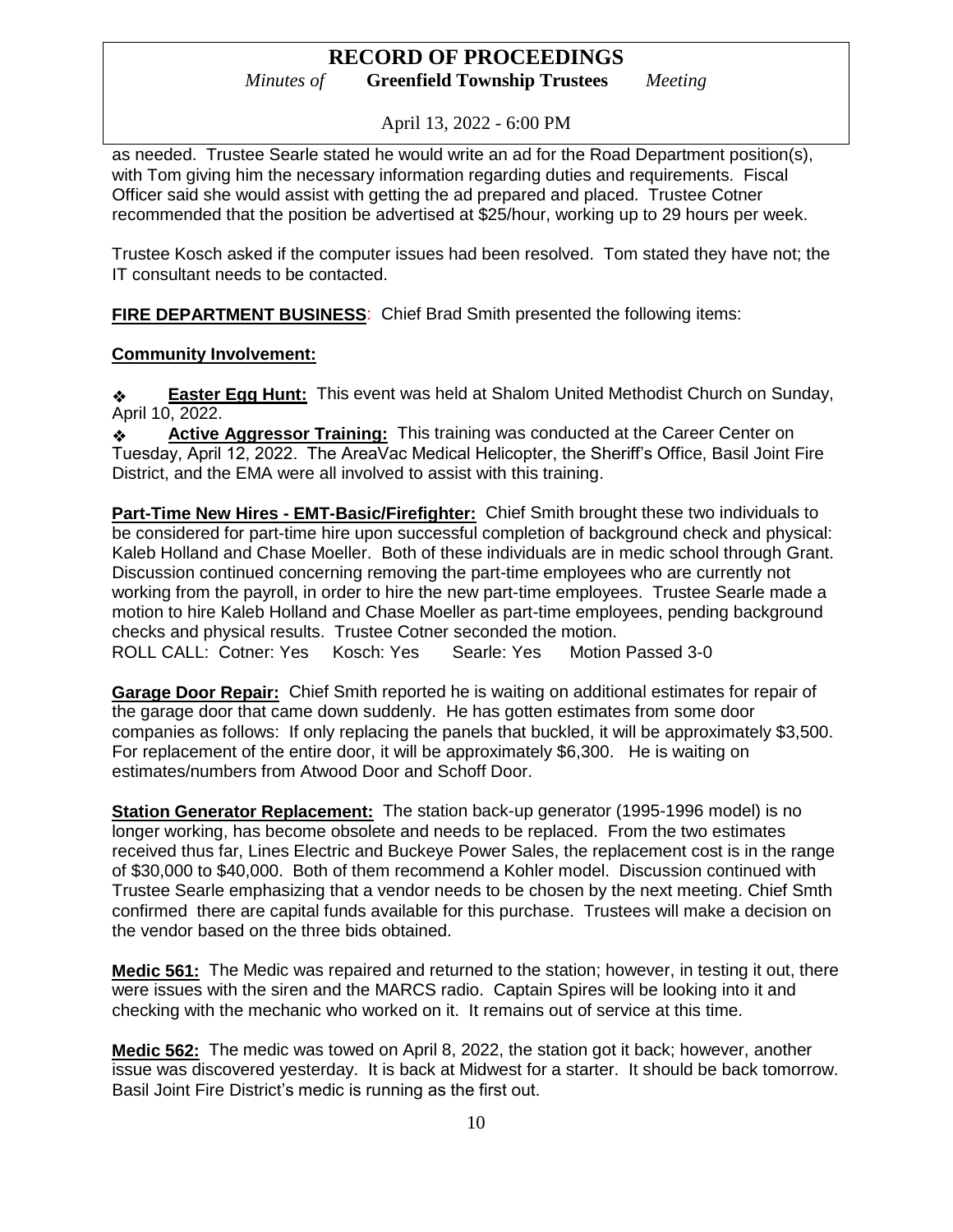April 13, 2022 - 6:00 PM

**Hose Tester Purchase with Basil Joint Fire District:** Chief Smith had sent an email regarding this purchase. It is proposed to split the cost of a hose tester with the Basil Joint Fire District, since the tester is only used during a portion of the year. The cost for each Department would be \$1,591.16. Typically, the full cost is between \$3,000-\$6,000. Discussion continued as to the need for a contract to be written for this arrangement. Fiscal Officer Wyne stated the prosecutor's office would need to be consulted; Trustee Searle stated he would reach out to them. His thought is that a contract is not needed, but the prosecutor's office will have the final say on this issue. This will be tabled until the next meeting.

**Status Update on the New Medic:** Chief Smith reported the schematic blueprint is still in the process of being finalized. Once any required adjustments are made, a final meeting will be held with the engineer. The chassis has been ordered. Discussion continued concerning the fact that there is no contract in place at this time. Burgess is the contractor, and they are on state contract. Three bids were sought: Burgess, Horton, and Penn Care, with Burgess being the lowest bidder. Chief Smith noted the costs continue to rise across all manufacturers. Trustee Searle asked that a status update be given at each meeting during this process.

### **FROM THE TRUSTEES:**

**New Door for Carroll Civic Center:** Trustee Cotner reported the mayor of Carroll had proposed splitting the cost of a new door to be installed at the Community Center. The cost to the township would be \$3,185.95. Discussion continued regarding the status of the current contract with the Village of Carroll, and the fact that it is not being followed. Trustee Searle also asked whether the cost of the door replacement was an average and fair price. Trustee Cotner confirmed that because of current costs rising for all materials and labor, this cost is on point. He also confirmed that he felt it needed to be replaced. Fiscal Officer Wyne confirmed the money would need to come from the General Fund.

Trustee Cotner made a motion to approve up to \$3,200.00 to split the cost with the Village of Carroll to replace the metal door at the Carroll Civic Center. Trustee Searle seconded the motion.

ROLL CALL: Cotner: Yes Kosch: Yes Searle: Yes Motion Passed 3-0

**One Ohio Initiative:** Trustee Searle raised the issue of the opioid settlement and the One Ohio initiative. An email from Fairfield County had been sent to the Board with this information. The county is asking the townships to pass a resolution to support the initiative. Greenfield Township is part of region 18, which includes seven counties. Discussion continued regarding the settlement and how it will be administered. Trustee Searle recommended the township pass the resolution, and read it in part as follows: "Greenfield Township is a local government in Fairfield County; has adopted and approved the One Ohio Memorandum of Understanding attached hereto Exhibit A which establishes a mechanism to disperse settlement proceeds from the opioid litigation into Ohio communities to help abate the opioid crisis, including allocation of opioid funds to regions throughout the statewide foundation Board. We are under Region 18 in the memorandum, which is comprised of Delaware, Fairfield, Knox, Licking, Marion and Morrow counties".

Trustee Searle moved to approve Greenfield Township Resolution Number 2022 04 13 02 that approves participating in the Region 18 Governance Structure under the One Ohio Memorandum of Understanding. Trustee Cotner seconded the motion.